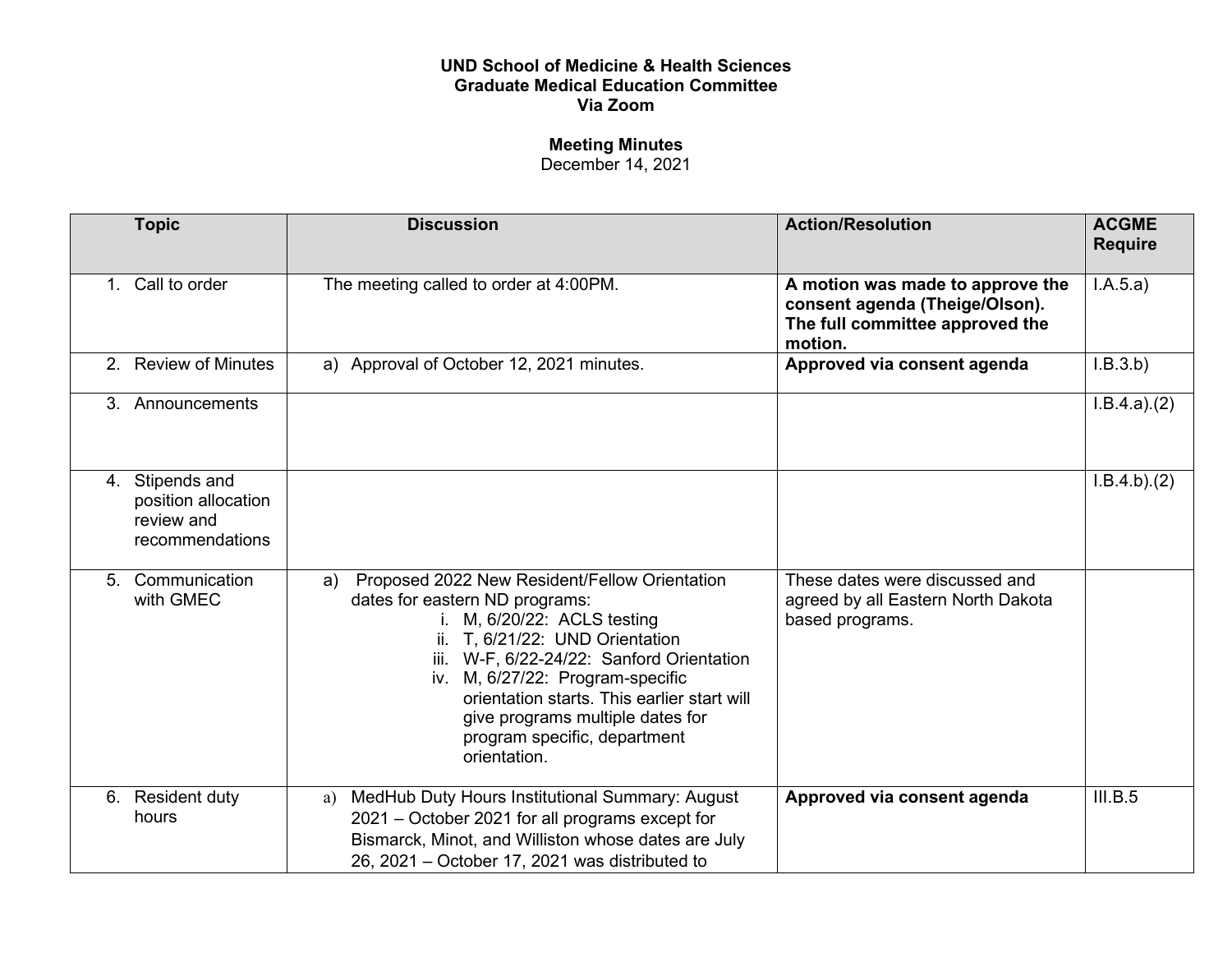|    |                                                                                                                                                                                    | committee members with GMEC materials. (See<br>Attachment 2)                                                                                                                                                                                                                                                                                                                                                                                                                                                                                                                                                                                                                                                                                                                                                                                                                                                                                                                                                                                                                                                                                                                  |             |
|----|------------------------------------------------------------------------------------------------------------------------------------------------------------------------------------|-------------------------------------------------------------------------------------------------------------------------------------------------------------------------------------------------------------------------------------------------------------------------------------------------------------------------------------------------------------------------------------------------------------------------------------------------------------------------------------------------------------------------------------------------------------------------------------------------------------------------------------------------------------------------------------------------------------------------------------------------------------------------------------------------------------------------------------------------------------------------------------------------------------------------------------------------------------------------------------------------------------------------------------------------------------------------------------------------------------------------------------------------------------------------------|-------------|
|    | 7. Quality of GME<br>Learning and<br>Working<br>Environment                                                                                                                        | Check in with resident/fellow committee members -<br>a)<br>No issues were reported by residents                                                                                                                                                                                                                                                                                                                                                                                                                                                                                                                                                                                                                                                                                                                                                                                                                                                                                                                                                                                                                                                                               | I.B.4.a)(2) |
|    | 8. Curriculum and<br>Evaluation                                                                                                                                                    |                                                                                                                                                                                                                                                                                                                                                                                                                                                                                                                                                                                                                                                                                                                                                                                                                                                                                                                                                                                                                                                                                                                                                                               | I.B.4.a)(4) |
| 9. | Oversight of<br>program<br>accreditation:<br>Review of<br>accreditation<br>letters, monitoring<br>of action plans for<br>correction of<br>citations and areas<br>of noncompliance. | Monitoring of 3/5/21 ACGME LON for Family Medicine<br>a)<br>Minot and Williston-Dr. Sandroni (See Attachments 3<br>& 4) – Dr. Sandroni reported on updates to his<br>programs' work on past citations.<br>Dr. Sandroni shared updated data on goals for<br>pediatric patient numbers. A new outreach clinic at the<br>Quentin Burdick Memorial Healthcare Facility in<br>Belcourt (part of the Turtle Mountain Service Unit) has<br>proven to be a good rotation for residents. The rotation<br>is partially supervised by Dr. Gilbert Falcon as well as<br>other past UND graduates.<br>Dr. Sandroni was commended by Dr. Theige and<br>Schmitz for the improvements he has made to date.<br>Dr. Schmitz also acknowledged the whole team,<br>facility, and communities for their mission work.<br>Dr. Olson also said some of his applicants mentioned<br>the good experience at Quentin Burdick Memorial<br>facilities.<br>b) Monitoring of 3/8/21 ACGME LON Surgery (See<br>Attachment $5$ ) – Dr. Johnson gave the committee<br>updates to past citations.<br>There was a discussion about faculty evaluation of<br>residents and if it was necessary to keep evaluators | I.A.3.      |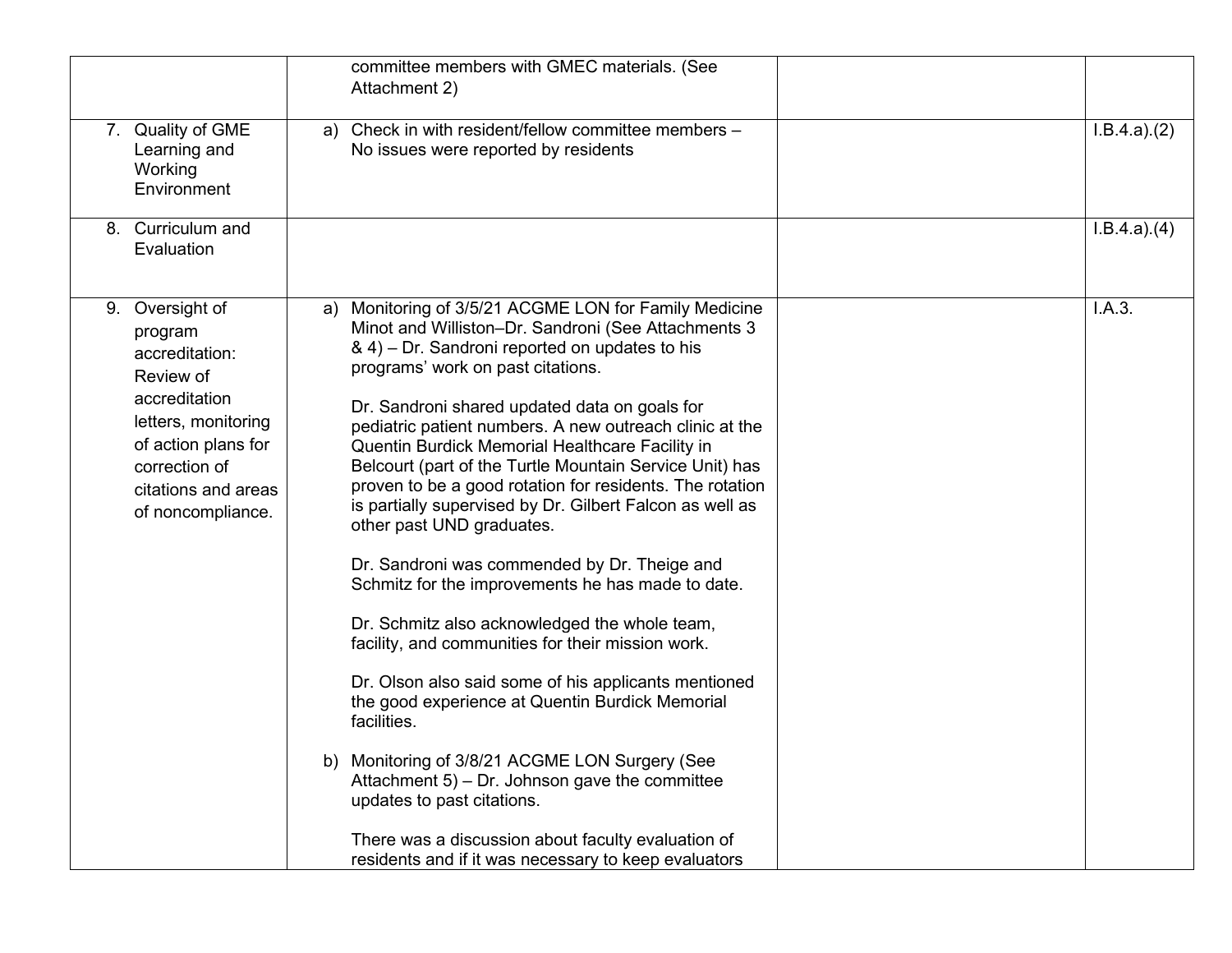|                                                  | names anonymous. Dr. Johnson and Angie will work to<br>see if their set up can be corrected so faculty names<br>can be visible to the residents.<br>Julia Matera said they do see the name of faculty who<br>have completed their evaluations in the Ortho<br>program.                                                                                                                                                                                                                                                                                                                                                                                                                                                                                                                                                                                                                                                                                                   |                                                                                                                                                                                                                                           |                          |
|--------------------------------------------------|--------------------------------------------------------------------------------------------------------------------------------------------------------------------------------------------------------------------------------------------------------------------------------------------------------------------------------------------------------------------------------------------------------------------------------------------------------------------------------------------------------------------------------------------------------------------------------------------------------------------------------------------------------------------------------------------------------------------------------------------------------------------------------------------------------------------------------------------------------------------------------------------------------------------------------------------------------------------------|-------------------------------------------------------------------------------------------------------------------------------------------------------------------------------------------------------------------------------------------|--------------------------|
| 10. Institutional<br>Accreditation               |                                                                                                                                                                                                                                                                                                                                                                                                                                                                                                                                                                                                                                                                                                                                                                                                                                                                                                                                                                          |                                                                                                                                                                                                                                           | I.B.4.b)(6)              |
| 11. Annual<br>Institutional<br>Review            |                                                                                                                                                                                                                                                                                                                                                                                                                                                                                                                                                                                                                                                                                                                                                                                                                                                                                                                                                                          |                                                                                                                                                                                                                                           |                          |
| 12. Oversight of<br>programs changes             |                                                                                                                                                                                                                                                                                                                                                                                                                                                                                                                                                                                                                                                                                                                                                                                                                                                                                                                                                                          |                                                                                                                                                                                                                                           |                          |
| 13. Establishment of<br>Policy and<br>Procedures | Residents as Teachers Policy (See Attachment 6-<br>a)<br>UMEC added one part, highlighted in yellow on second<br>page.) – The policy was reviewed by the full<br>committee. This policy was previously approved by<br>GMEC and sent to UME for approval. The suggested<br>changes were highlighted.<br>Unfinished Business: Event Notification Policy (See<br>b)<br>Attachments 7 and 8) follow up -Dr. Olson reviewed<br>handouts from the ND BOM to show the annual<br>certification by residents. The question is, should<br>event notification to the DIO match up more with the<br>reporting actions to the ND BOM?<br>Discussion included:<br>(Raum). The programs/DIO would likely need<br>to know about disciplinary events. What would<br>be the harm in reporting/not reporting? History<br>says reporting would help to access UND<br>Resources.<br>(Basson). Consider resident must inform the<br>program and the program must inform the GME<br>Office/DIO. | 13a. A motion was made to accept<br>the updates as suggested by<br><b>UMEC (Raum/Lunde). The full</b><br>committee approved the motion.<br>13b. This policy will be updated<br>by Dr. Becker and brought to<br>committee at a later date. | $\overline{I.B.4.b}.(1)$ |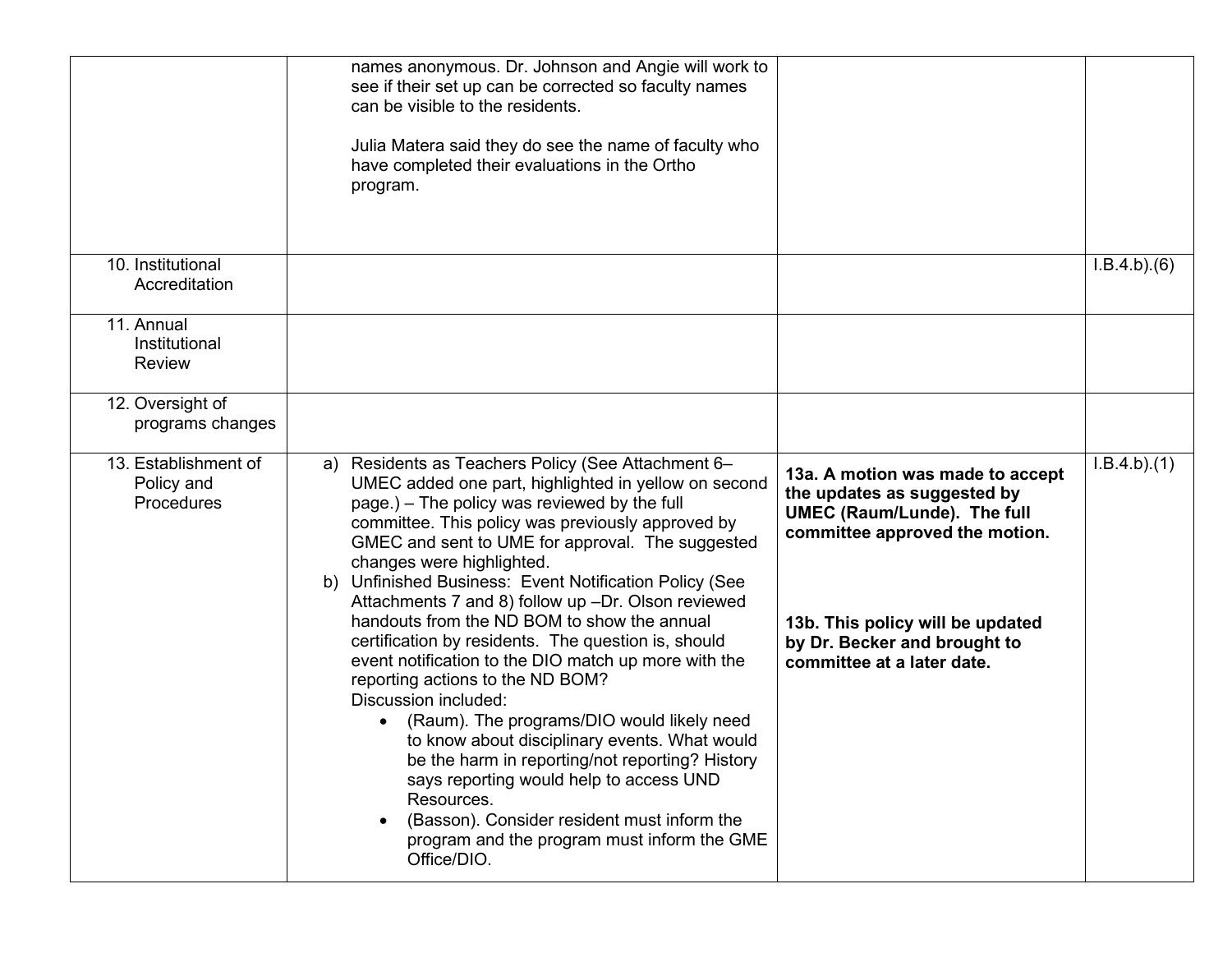|                                                | (Lunde). This is a professionalism issue and<br>$\bullet$<br>the resident should be responsible to notify.<br>Malpractice should be added possibly as notify<br>(Schmitz). Important it aligns with the resident<br>contract. It is important that the GME<br>Office/DIO be able to help with resourcing to<br>assist the program/resident for success.<br>Discussion of which written warnings<br>necessary to include.<br>Review by legal.<br>$\bullet$<br>This policy will be updated and brought back to the<br>committee for review. |                                                                                                                                                                                                                                                                                                                                                   |       |
|------------------------------------------------|-------------------------------------------------------------------------------------------------------------------------------------------------------------------------------------------------------------------------------------------------------------------------------------------------------------------------------------------------------------------------------------------------------------------------------------------------------------------------------------------------------------------------------------------|---------------------------------------------------------------------------------------------------------------------------------------------------------------------------------------------------------------------------------------------------------------------------------------------------------------------------------------------------|-------|
|                                                | c) Resident/Fellow Supervision and Accountability Policy<br>- Dr. Schmitz reviewed suggested updates to the<br>policy with the full committee. References to the<br>updates were also reviewed by Dr. Schmitz.<br>d) Campus Resident Advocate Policy (See Attachment 9)<br>- Dr. Becker reviewed possible changes to policy.<br>Changes included the name of the policy changing to<br>Campus Advocate Policy.                                                                                                                            | 13c. A motion was made to<br>approve the proposed changes to<br>the Supervision and<br><b>Accountability Policy.</b><br>(Hostetter/Olson). The full<br>committee approved the motion.<br>13d. A motion was made to<br>approve the proposed changes to<br>the Campus Advocate Policy<br>(Raum/Johnson). The full<br>committee approved the motion. |       |
| 14. Oversight of<br>reductions and<br>closures |                                                                                                                                                                                                                                                                                                                                                                                                                                                                                                                                           |                                                                                                                                                                                                                                                                                                                                                   | IV.N. |
| 15. Vendor<br>interactions                     |                                                                                                                                                                                                                                                                                                                                                                                                                                                                                                                                           |                                                                                                                                                                                                                                                                                                                                                   | IV.K  |
| Adjournment                                    | The committee adjourned at 4:53PM.                                                                                                                                                                                                                                                                                                                                                                                                                                                                                                        |                                                                                                                                                                                                                                                                                                                                                   |       |
| Future meeting<br>schedules                    | The next meeting will be in January, 2022                                                                                                                                                                                                                                                                                                                                                                                                                                                                                                 |                                                                                                                                                                                                                                                                                                                                                   |       |

Minutes taken by Kristi Hofer, GME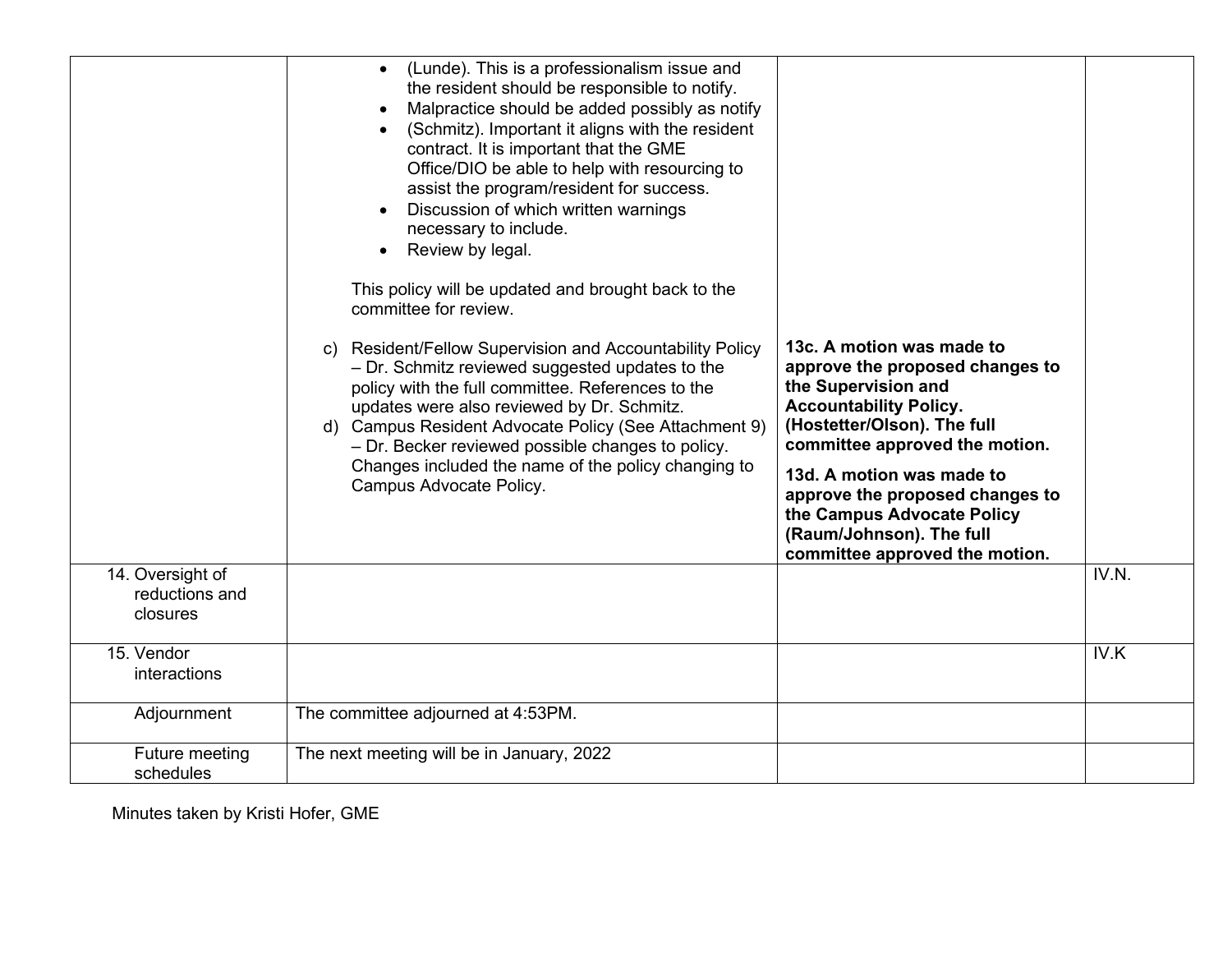| 2021-2022                                                          |                                                         | Jul | Aug                       | Sep                       | Oct                       | Nov | Dec                       | Jan | Feb | Mar | Apr | May | Jun |
|--------------------------------------------------------------------|---------------------------------------------------------|-----|---------------------------|---------------------------|---------------------------|-----|---------------------------|-----|-----|-----|-----|-----|-----|
| <b>Graduate Medical Education Committee</b>                        |                                                         |     |                           |                           |                           |     |                           |     |     |     |     |     |     |
| **Need 12 votes for majority (one resident vote of those required) |                                                         |     |                           |                           |                           |     |                           |     |     |     |     |     |     |
| <b>Voting Members - Fargo/or Grand Forks sites</b>                 |                                                         |     |                           |                           |                           |     |                           |     |     |     |     |     |     |
| Kim Becker, DIO                                                    | <b>DIO</b>                                              |     | X                         | X                         | X                         |     | X                         |     |     |     |     |     |     |
| David Theige, MD                                                   | Quality<br>Improvement/Safety<br><b>Officer Sanford</b> |     | X                         | $\boldsymbol{\mathsf{X}}$ |                           |     | $\boldsymbol{\mathsf{X}}$ |     |     |     |     |     |     |
| Jennifer Raum, MD, Internal<br><b>Medicine</b>                     | <b>Program Director</b>                                 |     | X                         |                           | X                         |     | X                         |     |     |     |     |     |     |
| Robert Olson, MD, Psychiatry                                       | <b>Program Director</b>                                 |     | $\overline{\mathsf{X}}$   | $\sf X$                   | $\boldsymbol{\mathsf{X}}$ |     | $\overline{\mathsf{X}}$   |     |     |     |     |     |     |
| Neville Alberto, MD, Transitional<br>Year                          | <b>Program Director</b>                                 |     | X                         | X                         |                           |     |                           |     |     |     |     |     |     |
| Stefan Johnson, MD, Surgery                                        | <b>Program Director</b>                                 |     | $\sf X$                   | $\overline{\mathsf{X}}$   | $\overline{\mathsf{X}}$   |     | $\mathsf{X}$              |     |     |     |     |     |     |
| <b>Bruce Piatt, MD, Orthopedics</b>                                | Program Director                                        |     | $\boldsymbol{\mathsf{X}}$ | $\sf X$                   | $\boldsymbol{\mathsf{X}}$ |     | $\mathsf{X}$              |     |     |     |     |     |     |
| Lindsey Dahl, MD, Geriatrics                                       | <b>Program Director</b>                                 |     |                           | $\overline{\mathsf{X}}$   |                           |     | $\overline{\mathsf{x}}$   |     |     |     |     |     |     |
| Lara Lunde, MD, Fargo FM                                           | Program Director                                        |     | $\pmb{\times}$            | $\overline{\mathsf{X}}$   |                           |     | $\overline{\mathsf{X}}$   |     |     |     |     |     |     |
| Jau-Shin Lou, MD, Neurology                                        | <b>Program Director</b>                                 |     | $\sf X$                   |                           | $\boldsymbol{\mathsf{X}}$ |     | $\overline{\mathsf{X}}$   |     |     |     |     |     |     |
| Katrina Lybeck, MD, Internal<br><b>Medicine</b>                    | <b>Resident member</b>                                  |     | $\pmb{\mathsf{X}}$        |                           | X                         |     | X                         |     |     |     |     |     |     |
| Umama Zareen, MD, Internal<br><b>Medicine</b>                      | Alternate representative                                |     |                           |                           |                           |     |                           |     |     |     |     |     |     |
| <b>Jinal Desai, MD Psychiatry</b>                                  | Resident member                                         |     | $\boldsymbol{\mathsf{X}}$ | $\sf X$                   | $\boldsymbol{\mathsf{X}}$ |     |                           |     |     |     |     |     |     |
| Jessica McLaughlin, MD, Psychiatry                                 | <b>Alternate Resident</b><br>member                     |     |                           | X                         |                           |     | X                         |     |     |     |     |     |     |
| <b>Andrew Sefain, MD, Neurology</b>                                | Resident member                                         |     |                           | $\overline{\mathsf{X}}$   | $\boldsymbol{\mathsf{X}}$ |     | $\overline{\mathsf{X}}$   |     |     |     |     |     |     |
| Joshua Blotter, MD, Neurology                                      | <b>Alternate Resident</b><br>member                     |     |                           |                           |                           |     |                           |     |     |     |     |     |     |
| Eric Curto, MD, Surgery                                            | Resident member                                         |     |                           |                           |                           |     | $\sf X$                   |     |     |     |     |     |     |
| <b>Anthony Duncan, Surgery</b>                                     | Alternate Resident<br>member                            |     |                           | X                         |                           |     | $\pmb{\times}$            |     |     |     |     |     |     |
| Anastasia Schroeder, MD,<br><b>Transitional Year</b>               | <b>Resident member</b>                                  |     | X                         | X                         | $\times$                  |     | $\mathsf{X}$              |     |     |     |     |     |     |
| Yesha Shukla, MD, FMED, Fargo                                      | Resident member                                         |     |                           | $\overline{\mathsf{X}}$   | $\overline{\mathsf{X}}$   |     |                           |     |     |     |     |     |     |
| <b>Israar Mohammed, MD, FMED,</b><br>Fargo                         | <b>Alternate Resident</b><br>member                     |     |                           |                           |                           |     |                           |     |     |     |     |     |     |
| Julia Matera, MD, Orthopedics                                      | <b>Resident member</b>                                  |     | $\boldsymbol{\mathsf{X}}$ | $\sf X$                   | $\boldsymbol{\mathsf{X}}$ |     | $\boldsymbol{\mathsf{X}}$ |     |     |     |     |     |     |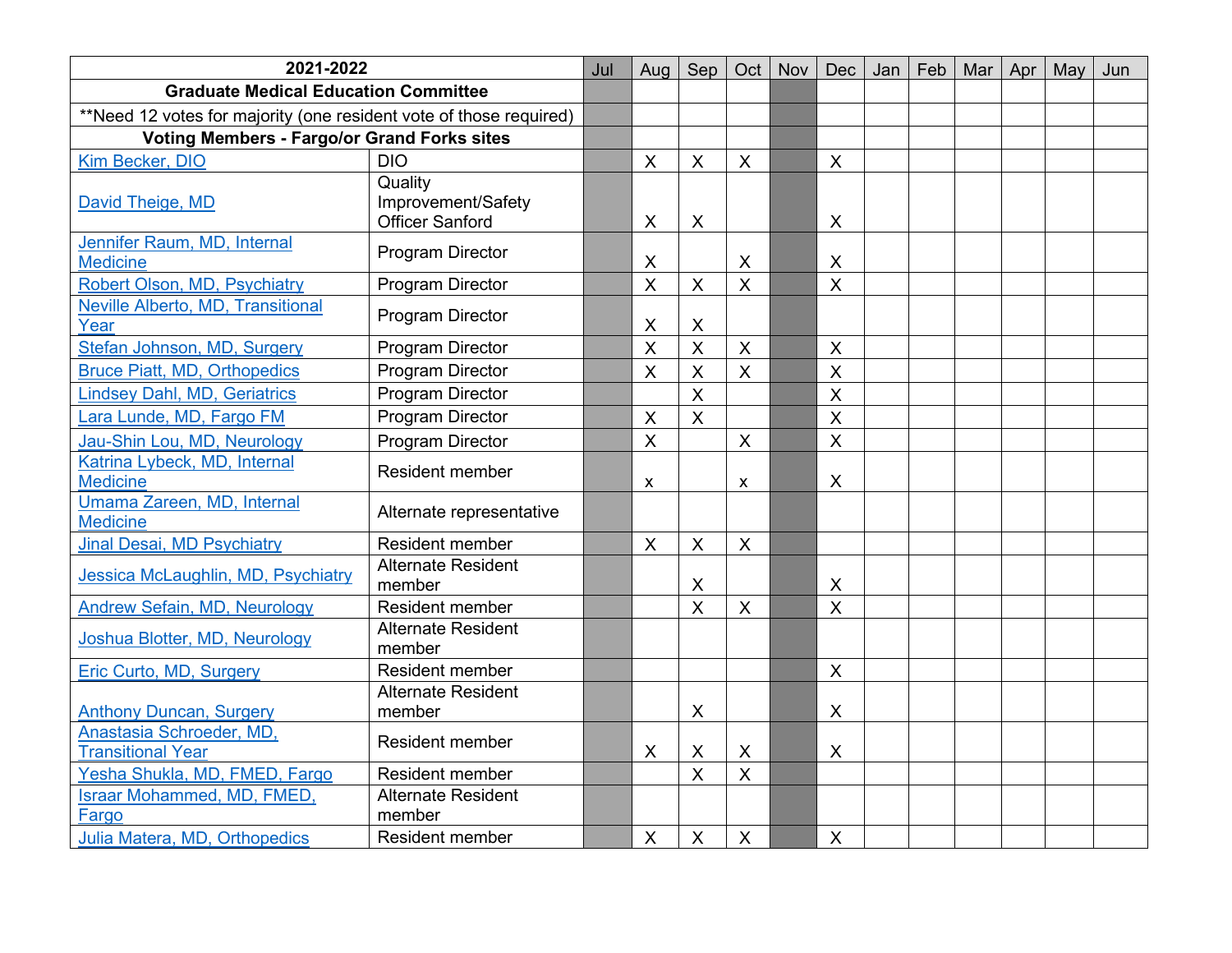|                                                   | <b>Alternate Resident</b>                                             |                           |   |         |                           |  |  |  |
|---------------------------------------------------|-----------------------------------------------------------------------|---------------------------|---|---------|---------------------------|--|--|--|
| Kelly McKnight, MD, Orthopedics                   | member                                                                |                           |   |         |                           |  |  |  |
| Phanindra Antharam, MD, Geriatrics<br>fellow      | <b>Resident member</b>                                                |                           |   |         |                           |  |  |  |
|                                                   | <b>Alternate Resident</b>                                             |                           |   |         |                           |  |  |  |
| Daniela Kin, MD, Geriatrics fellow                | member                                                                |                           |   |         |                           |  |  |  |
| <b>Voting Members - Minot</b>                     |                                                                       |                           |   |         |                           |  |  |  |
| Peter Sandroni, MD, FMED                          | <b>Program Director</b>                                               |                           | X | $\sf X$ | $\boldsymbol{\mathsf{X}}$ |  |  |  |
| Sohaib Hussaini, MD, R2, FMED                     | Resident member                                                       |                           | X | X       |                           |  |  |  |
| Priya Vora, MD, R1, FMED                          | <b>Alternate Resident</b><br>member                                   |                           |   |         |                           |  |  |  |
| <b>Voting Members - Williston</b>                 |                                                                       |                           |   |         |                           |  |  |  |
| Peter Sandroni, MD, FMED                          | <b>Program Director</b>                                               |                           | X | X       | X                         |  |  |  |
| Amit Babra, MD, Williston RTT                     | <b>Resident member</b>                                                |                           |   |         |                           |  |  |  |
| <b>Amarjot Mann, MD, Williston RTT</b>            | <b>Alternate Resident</b><br>member                                   |                           |   | X       | X                         |  |  |  |
| <b>Voting Members - Bismarck</b>                  |                                                                       |                           |   |         |                           |  |  |  |
| Jeff Hostetter, MD, FMED                          | <b>Program Director</b>                                               | X                         | X | X       | X                         |  |  |  |
| Ranon Cook, MD, FMED Bismarck                     | <b>Resident member</b>                                                | $\boldsymbol{\mathsf{X}}$ |   | X       |                           |  |  |  |
| Sumaiya Thakor, MD, FMED                          | <b>Alternate Resident</b>                                             |                           |   |         |                           |  |  |  |
| <b>Bismarck</b>                                   | member                                                                | X                         |   | X       |                           |  |  |  |
| <b>Voting Members - Hettinger</b>                 |                                                                       |                           |   | X       |                           |  |  |  |
| Jeff Hostetter, MD, FMED                          | <b>Program Director</b>                                               |                           | X | $\sf X$ | X                         |  |  |  |
| Janak Patel, MD, FMED                             | Resident representative                                               |                           |   |         |                           |  |  |  |
| Michael Luckow, MD, FM                            | <b>Alternate Resident</b><br>member                                   |                           |   |         |                           |  |  |  |
| <b>Advisory Members</b>                           |                                                                       |                           |   |         |                           |  |  |  |
| * (Assoc/Asst PD become voting when PD is Absent) |                                                                       | $\boldsymbol{\mathsf{X}}$ |   |         | X                         |  |  |  |
| Marc Basson, MD, PhD, MBA                         | Senior Assoc. Dean of<br>Medicine & Research                          | X                         |   | X       |                           |  |  |  |
| Cathy Houle, MD, FMED                             | <b>Site Director Hettinger</b>                                        |                           |   | $\sf X$ | X                         |  |  |  |
| James Roerig, Pharm.D., Psychiatry                | Associate PD, Clerkship<br>Director*                                  |                           |   |         |                           |  |  |  |
| <b>Hailey Schepp, MPA</b>                         | Sanford Health<br>representative                                      |                           |   | X       | X                         |  |  |  |
| Paul Mariani, MD, VA Medical<br>Center            | <b>Designated Educational</b><br><b>Official VA GMEC</b><br>Appointee |                           |   |         |                           |  |  |  |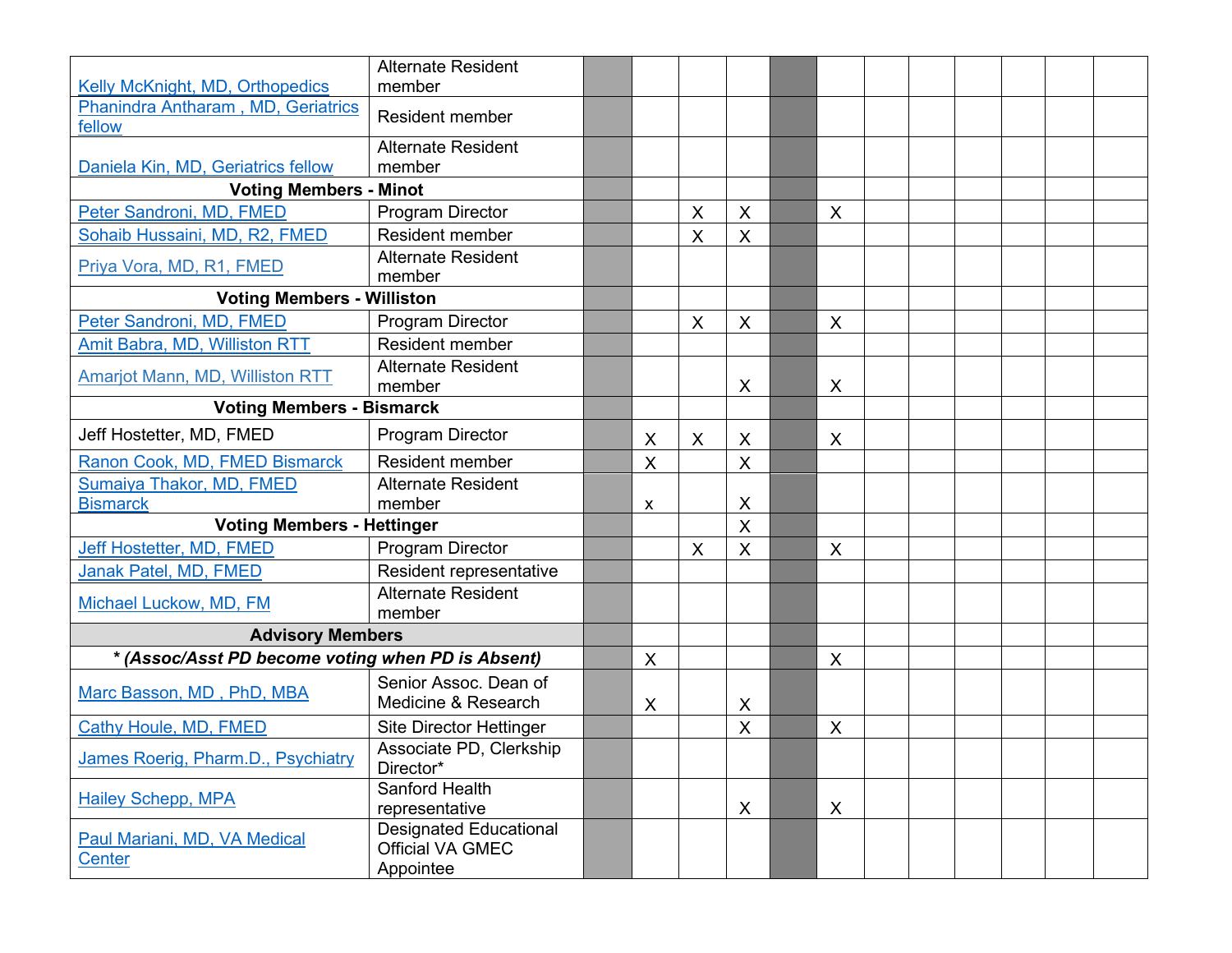| Curtis Small, MD, Site Director,<br><b>FMED Rural</b> | CHI St. Alexius Health,<br><b>Williston GMEC</b> |                    |                         |                           |                           |  |  |  |
|-------------------------------------------------------|--------------------------------------------------|--------------------|-------------------------|---------------------------|---------------------------|--|--|--|
|                                                       | Appointee                                        |                    |                         | $\times$                  |                           |  |  |  |
| <b>Angie Flesberg, Surgery</b>                        | <b>Program Coordinator</b><br>(Fargo)            |                    | X                       | X                         | X                         |  |  |  |
| <b>Carla Mosser, Internal Medicine</b>                | Manager                                          |                    |                         | $\times$                  | $\mathsf{X}$              |  |  |  |
| Karen Rude, FMED Minot                                | <b>Program Coordinator</b><br>(Minot)            | X                  | X                       | $\times$                  | X                         |  |  |  |
| <b>Beth Ambrosio, Internal Medicine</b>               | <b>Program Coordinator</b>                       | $\sf X$            | $\overline{\mathsf{X}}$ | $\overline{\mathsf{X}}$   |                           |  |  |  |
| <b>Ashley Jochim, Transitional Year</b>               | <b>Program Coordinator</b>                       | $\pmb{\times}$     | X                       | X                         |                           |  |  |  |
| <b>Scott McNamee, Psychiatry</b>                      | Manager and PC                                   | $\pmb{\mathsf{X}}$ | X                       | $\times$                  | X                         |  |  |  |
| Cecilia Hospidales, FMED Fargo                        | Program Coordinator<br>(Fargo)                   | X                  | $\times$                | $\sf X$                   | X                         |  |  |  |
| <b>Sara King, Orthopedics</b>                         | <b>Program Coordinator</b><br>(Fargo)            |                    | X                       | X                         |                           |  |  |  |
| Tammy Hruby, FMED Hettinger                           | <b>Site Coordinator</b><br>(Hettinger)           | X                  |                         |                           |                           |  |  |  |
| <b>Greta Loritz, FMED</b>                             | Program Coordinator<br>(Bismarck)                | X                  |                         | $\times$                  | X                         |  |  |  |
| <b>Ryan Brunetto, FMED Williston</b>                  | <b>Site Coordinator</b><br>(Williston)           |                    |                         | $\times$                  |                           |  |  |  |
| <b>Meghan Jeanotte, Geriatrics</b>                    | Assistant (GF)                                   |                    |                         |                           |                           |  |  |  |
| Gunjan Manocha, Geriatrics Fargo                      | Program Coordinator<br>(GF)                      |                    |                         |                           |                           |  |  |  |
| Lisa Jorisson, Neurology                              | <b>Program Coordinator</b>                       | X                  | X                       | $\boldsymbol{\mathsf{X}}$ | X                         |  |  |  |
| <b>Ashley Anderson</b>                                | <b>GME &amp; Neurology</b>                       | $\pmb{\mathsf{X}}$ | X                       | $\times$                  | $\mathsf{X}$              |  |  |  |
| Kristi Hofer, GME Office                              | Admin Officer, GME & SE<br>Campus                | X                  |                         |                           |                           |  |  |  |
| <b>Guests</b>                                         |                                                  |                    |                         |                           |                           |  |  |  |
| Dinesh Bande, MD, IMed                                | Chair, Internal Medicine                         | $\mathsf X$        | $\pmb{\times}$          |                           |                           |  |  |  |
| Susan Zelewski, MD, NW Campus                         | Campus Dean, Clinical<br>Curriculum              |                    | X                       | $\times$                  |                           |  |  |  |
| David Schmitz, MD, FMED                               | Chair, FMED                                      | $\pmb{\times}$     | $\overline{\mathsf{X}}$ | $\overline{\mathsf{X}}$   | $\boldsymbol{\mathsf{X}}$ |  |  |  |
| Andrea Ludwig, HemOnc                                 | PC future HemOnc<br>fellowship                   |                    |                         |                           |                           |  |  |  |
| Matthew Tinguely, MD, HemOc                           | PD future HemOnc<br>fellowship                   |                    |                         |                           |                           |  |  |  |
| Kayla Burchill, MD, Surgery                           | Assistant PD, Surgery                            |                    |                         |                           |                           |  |  |  |
| Mentor Ahmeti, MD, Surgery                            | Assistant PD, Surgery                            |                    | $\mathsf X$             | $\pmb{\times}$            |                           |  |  |  |